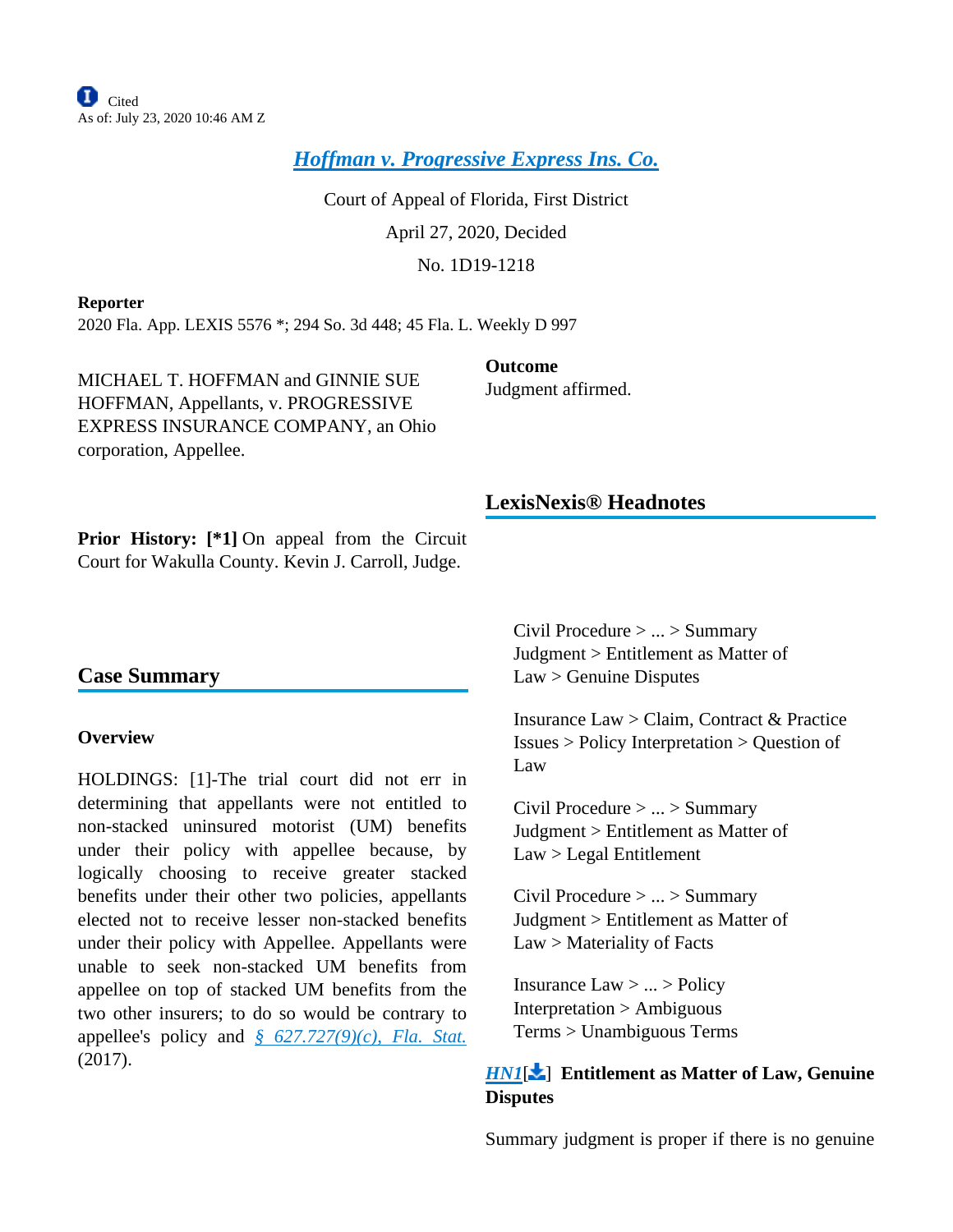issue of material fact and if the moving party is entitled to a judgment as a matter of law. Where the determination of the issues of a lawsuit depends upon the construction of a written instrument and the legal effect to be drawn therefrom, the question at issue is essentially one of law only and determinable by entry of summary judgment. Generally, interpretation of an insurance contract is a question of law, to be decided by the court. If the language used in an insurance policy is plain and unambiguous, a court must interpret the policy in accordance with the plain meaning of the language used so as to give effect to the policy as it was written. The trial court's ruling on a motion for summary judgment based upon the interpretation of an insurance contract is reviewed de novo.

Insurance Law > ... > Coverage > Uninsured Motorists > Stacking Provisions

#### *HN2*[ ] **Uninsured Motorists, Stacking Provisions**

Stacked uninsured motorist (UM) coverage is expansive and generally provides protection whenever or wherever the insured is injured by an uninsured motorist, which gives rise to the practice of aggregating or stacking UM coverage limits when an insured has purchased multiple policies. By contrast, non-stacked UM coverage applies in a narrower set of circumstances and does not generally stack or aggregate because it does not apply whenever or wherever the insured is injured by an uninsured motorist. Although the legislature has never defined UM coverage, *§ 627.727(9), Fla. Stat.* (2017) provides a list of coverage limitations that a non-stacked UM policy may contain with the insured's informed consent in exchange for the payment of a reduced premium. Non-stacked UM coverage provides less protection than stacked UM coverage.

<span id="page-1-0"></span>Insurance Law > ... > Coverage > Uninsured Motorists > Stacking Provisions

#### *HN3*[ ] **Uninsured Motorists, Stacking Provisions**

*Section 627.727(9)(c), Fla. Stat.* (2017) applies regardless of whether the available UM benefits are provided in policies issued to the named insured by a single insurer or by multiple insurers.

**Counsel:** John S. Mills, Courtney Brewer, and Jonathan Martin of Bishop & Mills, PLLC, Tallahassee; Robert M. Scott and J. Clint Wallace of Scott & Wallace LLP, Tallahassee, for Appellants.

Stuart J. Freeman of Freeman, Goldis & Cash, P.A., St. Petersburg, for Appellee.

**Judges:** B.L. THOMAS, WINOKUR, and JAY, JJ., concur.

### **Opinion**

#### PER CURIAM.

In this appeal from a final summary judgment, Appellants claim that the trial court erred in determining that they were not entitled to nonstacked uninsured motorist (UM) benefits under their policy with Appellee where they accepted stacked UM benefits under their policy with another insurer. We affirm because the trial court properly interpreted the unambiguous language of both the UM policy and *section 627.727(9)(c), Florida Statutes* (2017).

#### I.

On November 8, 2017, Appellants, Michael and Ginnie Hoffman, were injured while Mr. Hoffman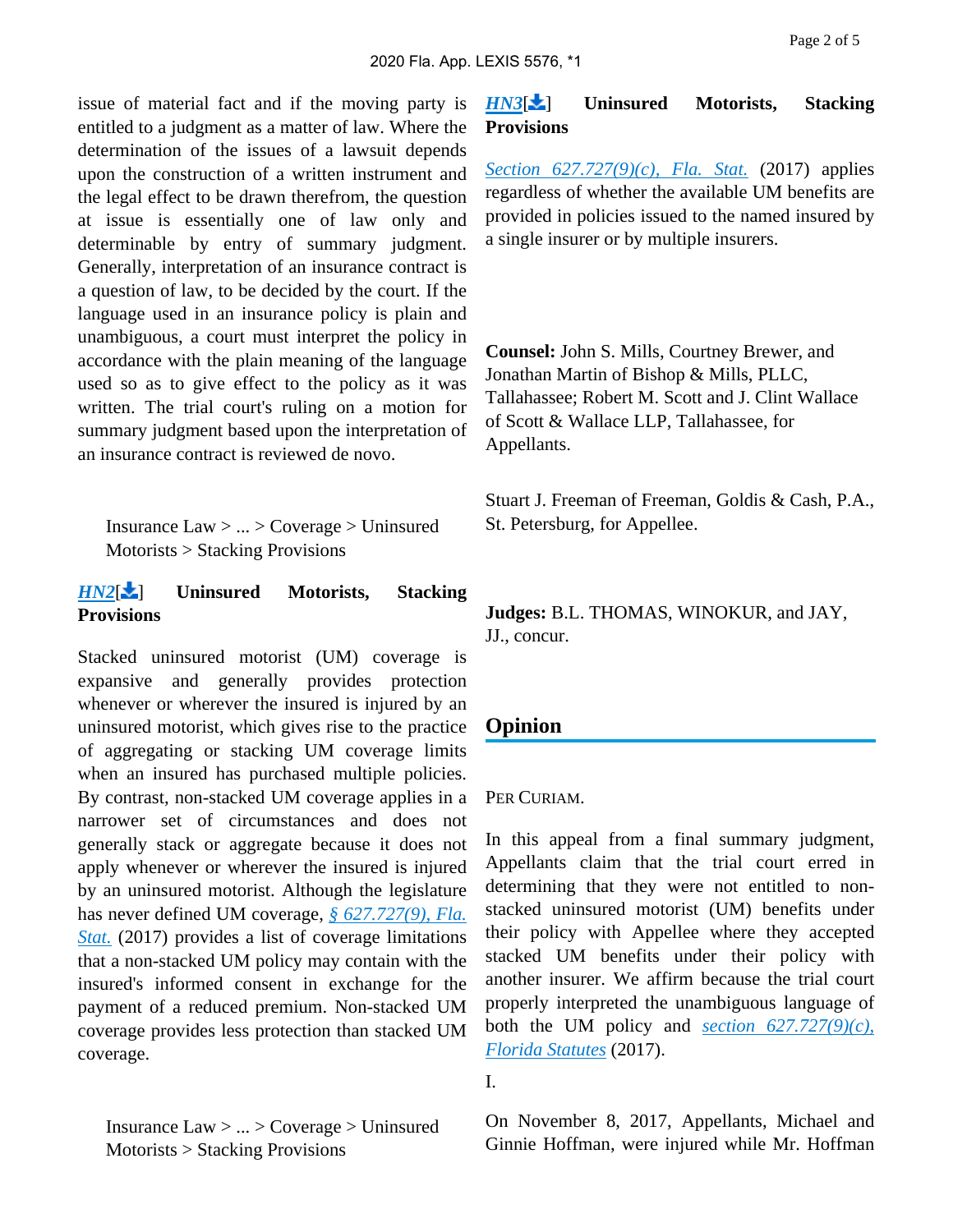was driving a 1992 Volvo truck that was struck by another vehicle driven by an uninsured motorist. The Volvo was insured by a commercial auto policy that was issued by Appellee to Charles Hoffman and Hoffman Enterprises and provided non-stacked UM coverage with a policy limit of \$300,000. Appellants reached **[\*2]** a settlement under this policy in the amount of \$300,000.

At the time of the accident, Appellants had three insurance policies of their own that also provided UM coverage. First, Appellants had a family auto insurance policy with GEICO General Insurance Company for two vehicles, a 2000 Ford 250 and a 1989 Jeep Wrangler, that provided stacked UM coverage with a policy limit of \$300,000 per person and \$300,000 per occurrence. After they filed suit against GEICO, Appellants reached a settlement under the GEICO policy in the amount of \$600,000.

Second, Mrs. Hoffman had an auto insurance policy with Allstate Insurance Company for two vehicles, a 2013 Toyota RAV4 and a 1999 Chevrolet S10, that also provided stacked UM coverage with a policy limit of \$50,000 per person and \$100,000 per accident. Appellants reached a settlement under the Allstate policy in the amount of \$100,000.

Third, Mr. Hoffman had a commercial auto insurance policy with Appellee for a 1984 International SS2 that provided non-stacked UM coverage up to \$300,000. Appellee refused to pay any UM benefits pursuant to this policy because Mr. Hoffman had elected non-stacked coverage.

Appellee then filed a complaint seeking a declaratory **[\*3]** judgment that Appellee was not obligated under the commercial auto policy issued to Mr. Hoffman to provide UM coverage to Appellants. Appellee claimed that under the nonstacking policy, Appellants could not recover the policy limit for UM coverage from Appellee where Appellants elected to recover UM benefits from GEICO.

Appellants filed a motion for summary judgment. In doing so, they asserted that no case supported Appellee's position that a named insured was prevented from recovering non-stacking UM coverage, for which he had paid a premium, when the named insured was injured by an uninsured motorist while occupying a non-owned vehicle. Alternatively, they argued that the insurance contract was ambiguous and ought to be construed in their favor.

Appellee responded by filing a cross-motion for summary judgment. In doing so, Appellee cited the language of the UM policy, the election of nonstacked UM coverage form, and *section 627.727(9)(c), Florida Statutes*, for the proposition that in selecting non-stacking coverage, the insured is given the option of pursuing only one UM policy in which the insured is a named insured or insured family member. Accordingly, Appellee argued that Appellants were prohibited from recovering **[\*4]**  UM benefits under the commercial auto policy issued to Mr. Hoffman because Appellants (1) were not occupying a motor vehicle owned by them or a family member who resided with them and (2) elected to recover from GEICO, whose policy provided the highest limits of UM coverage for any one vehicle as to which Appellants were a named insured or an insured family member. Appellee further argued that such a conclusion was mandated by this court's decision in *Padgett v. Horace-Mann Insurance Co., 704 So. 2d 627 (Fla. 1st DCA 1997)*, which recognized that *section 627.727(9)(c)* limited the stacking of UM policies regardless of whether they were issued by a single insurer or multiple insurers.

Following a hearing, the trial court entered an order granting Appellee's motion for summary judgment based on the plain language of *section 627.727(9)(c)* and the language of the policy itself. The court noted:

[Appellants] sustained bodily injury while occupying an auto, other than the insured auto under the subject policy. They could elect to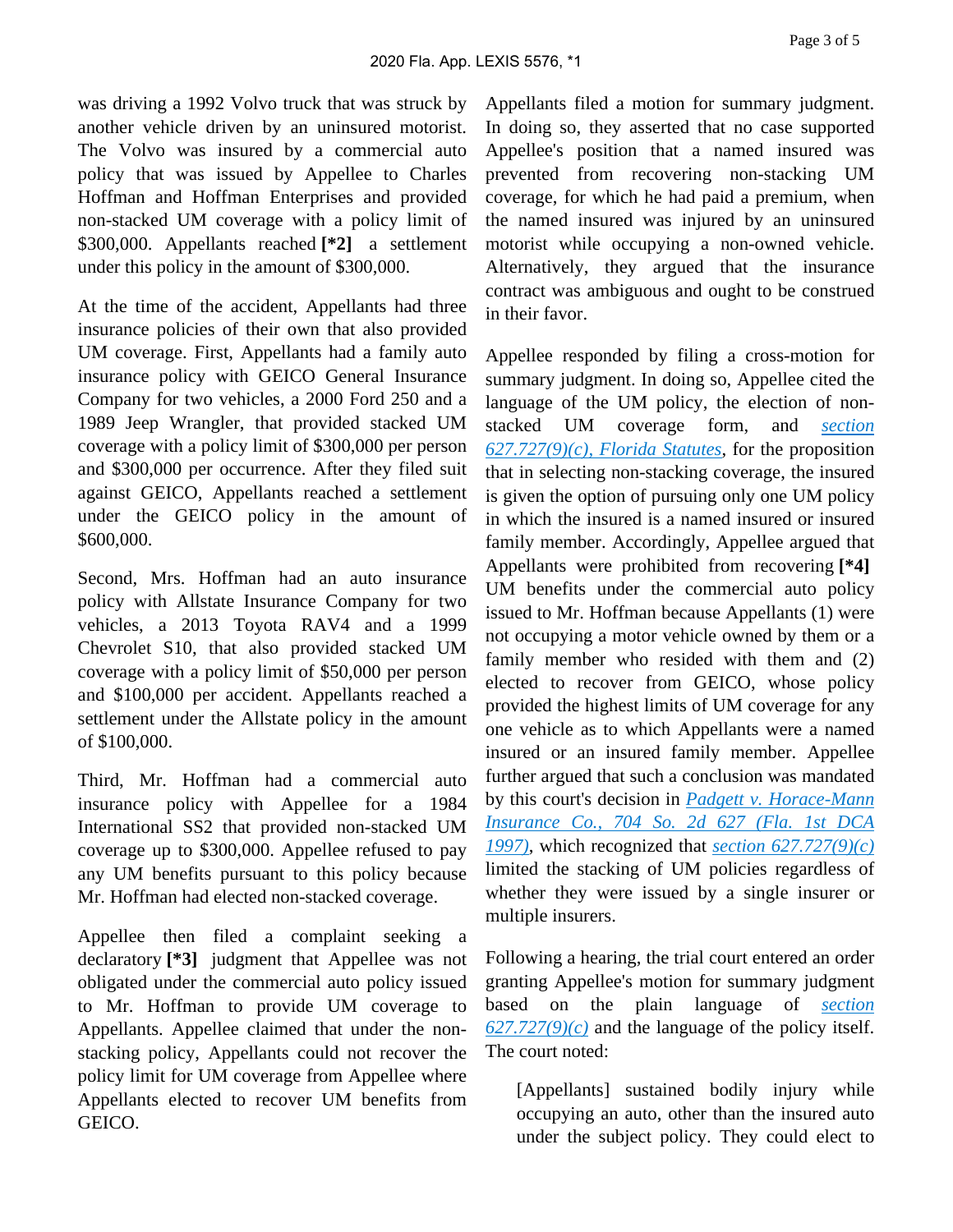receive excess uninsured or underinsured motorist benefits under only one policy of insurance under which the insured was uninsured [sic]. Having elected to receive uninsured or underinsured motorist benefits under a policy of insurance of [sic] other than the subject policy, the **[\*5]** Progressive policy provides that it would not pay any uninsured or underinsured motorist benefits due to bodily injury to the insured.

Citing this court's holding in *Padgett*, the court also recognized that *section 627.727(9)(c)* was "intended to be a limitation on stacking of uninsured motorist benefits, regardless of whether the available UM benefits are contained in policies issued to the name[d] insureds by a single insurer or by multiple insurers." After denying Appellants' motion for reconsideration, the trial court entered final summary judgment for Appellee. This appeal followed.

#### II.

 $HNI$ <sup> $\uparrow$ </sup>] "Summary judgment is proper if there is no genuine issue of material fact and if the moving party is entitled to a judgment as a matter of law." *Volusia Cty. v. Aberdeen at Ormond Beach, L.P., 760 So. 2d 126, 130 (Fla. 2000)*. "[W]here the determination of the issues of a lawsuit depends upon the construction of a written instrument and the legal effect to be drawn therefrom, the question at issue is essentially one of law only and determinable by entry of summary judgment." *Id. at 131* (quoting *Angell v. Don Jones Ins. Agency Inc., 620 So. 2d 1012, 1014 (Fla. 2d DCA 1993))*. "Generally, interpretation of an insurance contract is a question of law, to be decided by the court." *Lee v. Montgomery, 624 So. 2d 850, 851 (Fla. 1st DCA 1993)*. "If the language used in an insurance policy is plain and unambiguous, a court must interpret the policy in accordance **[\*6]** with the plain meaning of the language used so as to give effect to the policy as it was written." *State Farm Mut. Auto. Ins. Co. v. Menendez, 70 So. 3d 566, 569-70 (Fla. 2011)*. The trial court's ruling on a motion for summary judgment based upon the interpretation of an insurance contract is reviewed de novo. *Chandler v. Geico Indem. Co., 78 So. 3d 1293, 1296 (Fla. 2011)*.

In this case, Appellants claim that the trial court erred in entering summary judgment for Appellee upon determining that Appellants were not entitled to non-stacked UM benefits under their policy with Appellee where they accepted stacked UM benefits under their policy with another insurer. At the outset, it is important to note the distinction between "stacked" and "non-stacked" UM coverage. *HN2*<sup>[4]</sup> "Stacked" UM coverage is expansive and generally provides protection "whenever or wherever" the insured is injured by an uninsured motorist, which gives rise to the practice of aggregating or stacking UM coverage limits when an insured has purchased multiple policies. *Manfredi v. State Farm Mut. Auto. Ins. Co., 550 F. App'x 718, 720 (11th Cir. 2013)* (citing *Coleman v. Fla. Ins. Guar. Ass'n, 517 So. 2d 686, 689 (Fla. 1988))*. By contrast, "non-stacked" UM coverage applies in a narrower set of circumstances and does not generally stack or aggregate because it does not apply "whenever or wherever" the insured is injured by an uninsured motorist. *Id. at 721* (citing *Swan v. State Farm Mut. Auto. Ins. Co., 60 So. 3d 514, 518 (Fla. 3d DCA 2011))*. Although the legislature has never defined UM coverage, **[\*7]**  *section 627.727(9), Florida Statutes*, provides a list of coverage limitations that a non-stacked UM policy may contain with the insured's informed consent in exchange for the payment of a reduced premium. *Am. S. Home Ins. Co. v. Lentini, 286 So. 3d 157, 160-62 (Fla. 2019)* (Muñiz, J., concurring in part and concurring in the judgment). In short, as Appellants properly concede on appeal, nonstacked UM coverage provides less protection than stacked UM coverage.

Turning to the facts of this case, it is undisputed that Appellants were injured in a vehicle not owned by them or insured by the policy in question, which provided non-stacked UM coverage. Thus, their entitlement to UM benefits was governed by the